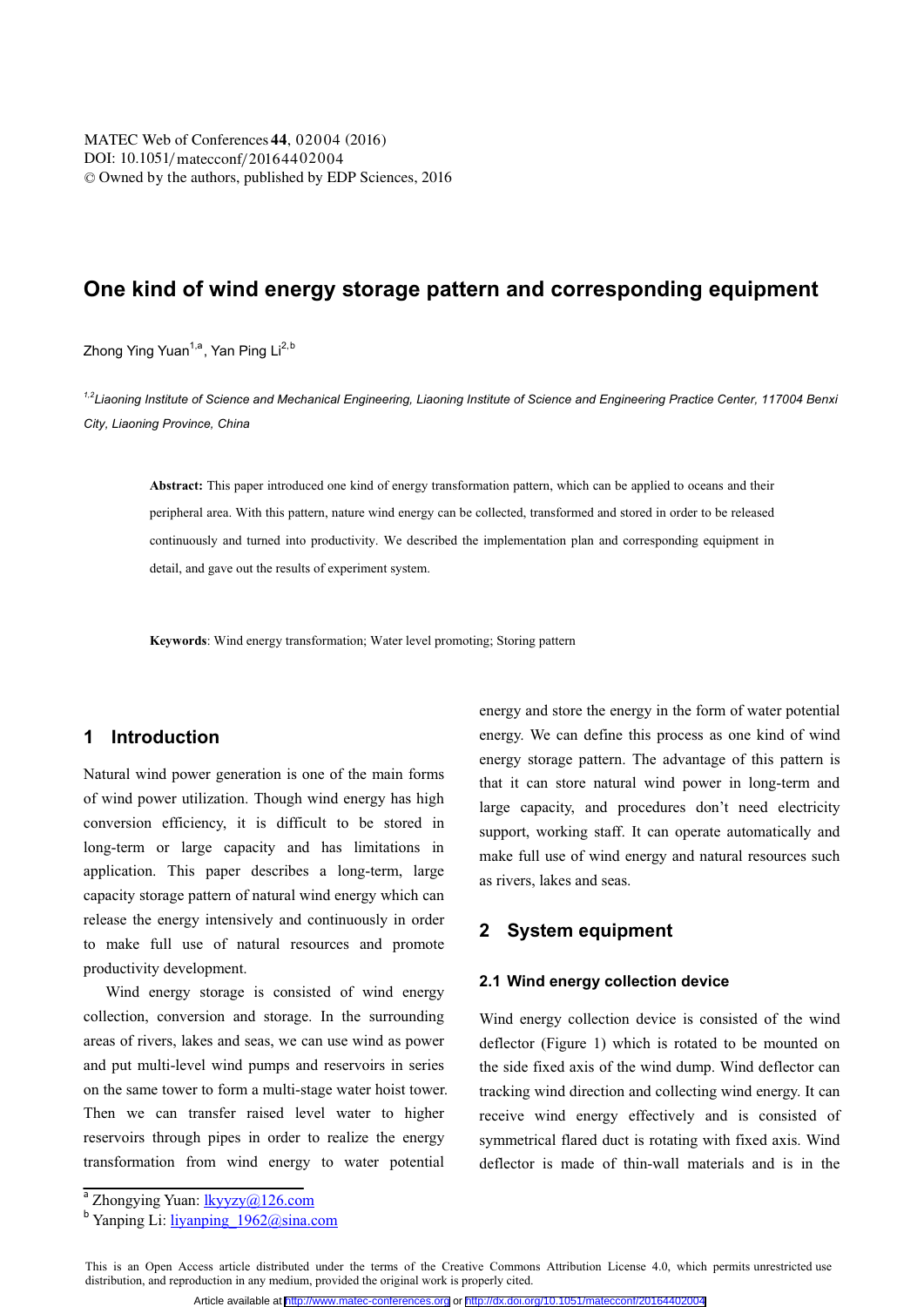shape of a symmetrical duct which is intermediate thin and gradually turning thicker on both sides. The axis section of deflector is a symmetrical flaring curve which contains collecting energy segment and diffusion segment. The air flow can come in from the collecting energy segment and come out from diffusion segment via orifice.



**Figure 1.**The cutaway view of wind deflector device

Since the pore size of the orifice is the smallest, flow rate of the fluid at the orifice is high with a small pressure and at the ends of both funnels, flow rate of the fluid is low with strong pressure. The airflow introduced into funnel sucks air flow into funnel, lets it flow towards orifice and keep it circulating. In this way, funnel can increase the flow rate and collect wind energy. Let us define the diameter of orifice is d, then the diameter of the end of funnels is 2d~3d, the distance between orifice and the end of funnels is 2d~4d, the flow rate at orifice is 2~3 times as that at the ends of funnels and acceptance ratio of wind energy is increased 3~5 times. We set a fixed axis through the circle point of the ends of funnels and vertically to the ground. The axis is connected with the rotating part of funnels and its bottom is connected with main support. In order to guarantee the intensity, stiffness and stability of funnels, we set a pair of pull rods in the vertical direction on the surface of funnels. One side of the pull rods is connected with funnels and the other side is connected with the outer edges of each bearings. Apart from the function that it can support funnels, the axis also has the function to track wind direction in order to guarantee that the ends of funnels are always towards the direction of airflow and keep the funnels always work on the perfect direction. In order to make the funnels can track wind direction more reliable, we set a pair of contra-vanes in the vertical direction on the surface of the diffusion segment of funnels. Then we put wind wheel for wind energy acceptance device near the orifice of diffusion segment. Hence, we can decrease both radial dimension of the rotating part of wind wheel and manufacturing costs of wind energy machines.

What's more, It can track wind direction automatically, collect wind energy and always keep the wind acceptance device towards the right direction in order to accept and collect wind energy more effectively.

### **2.2 Wind energy conversion devices**

Usage of a multi-stage wind pump and an impounding reservoir in series so as to constitute a high-stand hoist tower, can realize the transformation from wind energy to high-stand potential energy. Wind pumps take usage of wind energy guiding device, and take natural wind as driving force. Wind pumps consist of reciprocating pumps driven by wind wheels and mechanical drive group. A wind pump can be divided into three parts: wind receiver, transmission mechanism and reciprocating pumps.

Wind receiver: With the wind energy guiding device, the three-wing wind turbine is installed in the orifices of the wind energy guiding device which is near diffuser segment side, and the wind wheel is connected by the rotation of the horizontal drive shaft coupled with the duct. The combination of a duct and a wind wheel consist of the wind receiver, which can transform wind energy into rotational mechanical energy of the wind wheel.

Transmission mechanism: the output of the horizontal drive shaft is connected idly with the vertical drive shaft which is covered by the fixed axis. And the vertical drive shaft, the lower end of the wind duct as well as the fixed axis connected rigidly are rotatably connected, while the output of the vertical drive shaft is mounted on the main stand by horizontally rotating the other bevel gear and axis and the output of the vertical drive shaft as well meshing transmitted with driving bevel gear set in the vertical plane. There is a hinge axis fixed off center in the drive shaft. One side of connecting rod is rotatably connected with drive shaft via hinge axis and the other side is connected with the piston which can reciprocate in vertical direction in the reciprocating pump. The axis is rotatably connected with vertical drive shaft on the same axis and permalink to the main support which is fixed on the ground.

Reciprocating pumps: It is installed under the water level and is consisted of cylinder block, piston which can reciprocate in vertical direction and one-way flow tubes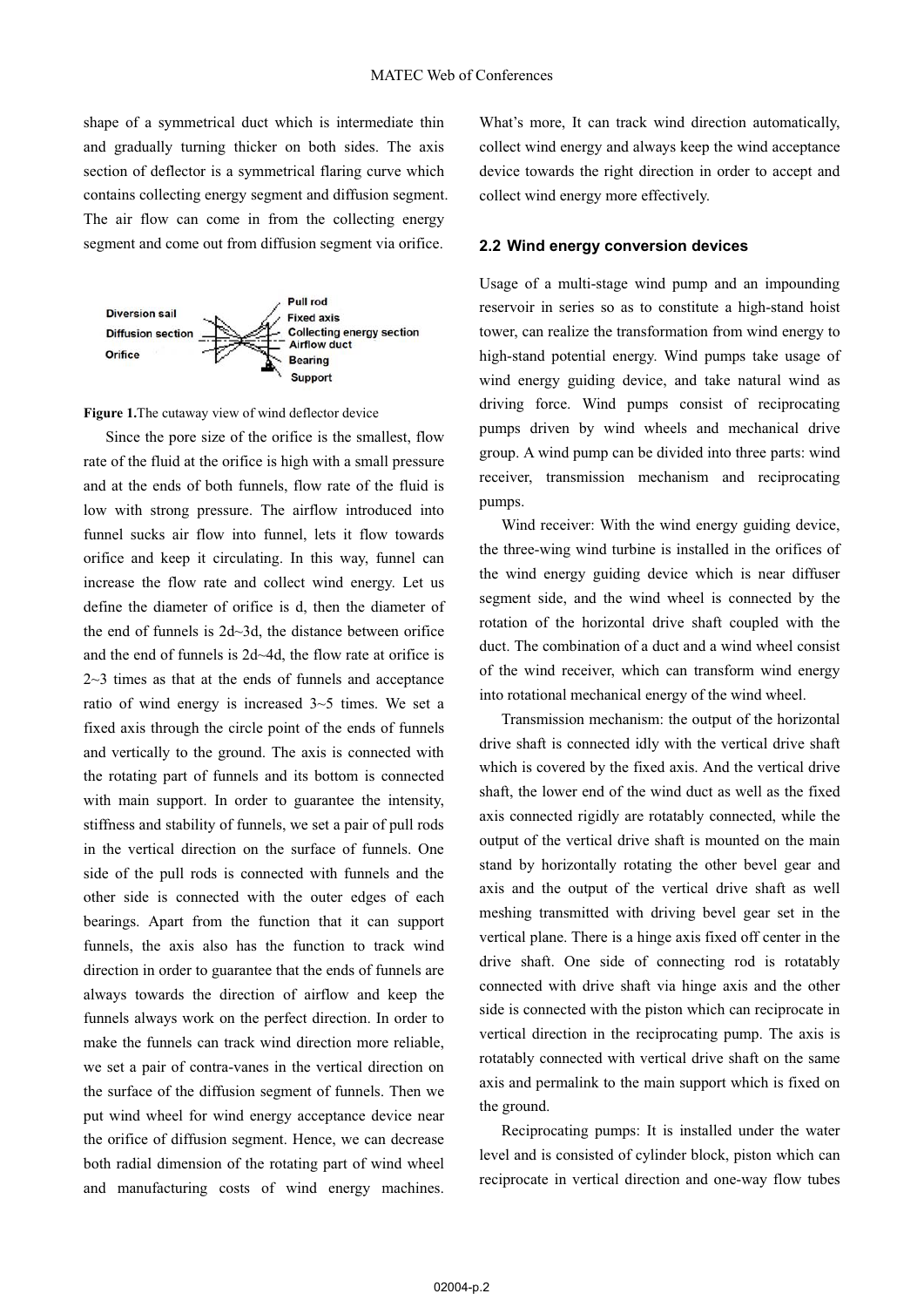for influent and effluent, which is set at the bottom of cylinder block and connected with lower plenum. Reciprocating pumps is rotatably connected with drivers via connecting rods and use the driving forces from connecting rods to change the water pressure in the sealed lower plenum which is under the piston. The change can make water flowing and rise the water level and finish the pumping operation.

Because of the combination of wind pumps and wind deflector, wind wheel is always in the best direction and can efficiently receive and utilize wind energy.

## **2.3 Reservoir water level automatic control device (Figure 2)**



**Figure 2.**The operating principle diagram of the wind power water pump and the automatic control device of reservoir water level

Water level automatic control device is a feedback signal equipment which uses a hollow box in reservoir, which can produce buoyancy to drive workload or lock executive devices. It is consisted of the support, reservoir, pontoon, transmission components and air bellows covers. Top bracket is mounted with reservoir, central is installed with wind pumps and the lowermost part is water supply sources. Support is a cylindrical building which is vertical to horizon ground and has four uprights uniformly set on the surface. The water level in the reservoir is relied on the water flow from the inlet and outlet. This equipment can limit the water level by controlling the water flow from inlet. The water flow from inlet is relied on working condition of wind pump which is under the reservoir. And the working condition of wind pump is relied on the current airflow in the wind deflector. If the airflow is small, the displacement is small;

If the airflow is large, the displacement is large. Hence, the displacement is proportional to airflow in the wind deflector. In this way, the water level of reservoir can be controlled by controlling the airflow in the wind deflector. The current water level can be defined as a feedback signal and transferred to the executive devices. Then we can build a closed feedback system<sup>[1]</sup>.

The detail plan is: We put a sealed hollow ring buoyancy tank which has idler wheels and is defined as that it can only move on vertical direction. Top bracket is fixed symmetrically with four groups of racks in the vertical direction. The racks are meshing with wheel gears which is horizontal radial installed and is on the idler wheel which is rotatably connected with support via the same axis. The digging line of the idler wheel is fixed with heavy ring which is fixed with top bracket of bellow wind covers. There are four positioner rollers rotatably connected with heavy ring. Part of positioner rollers are in the rollway nest of support in the vertical direction. The idler wheel and rollway nest form the vertical track of bellow wind covers. The water level of reservoir is controlled within the scales which are decided by the stop blocks on the support. When the water level is higher than the lower stop block, buoyancy tank can make bellow wind cover moving upward by drivers in order to decrease effective airflow in wind deflector and also displacement of wind pump. When the water level is up to the upper stop block, the bellow wind cover will block air vent of the pump and the pump will stop working. Then the water level can be raised. Reservoir water level automatic control device is realized by mechanical linkage without electricity. The structure is quite easy and has safety in operation. It is also easy to install and repair[2].

#### **2.4 Water potential energy storage device**

Water potential energy storage device is consisted of high reservoirs which have the same height or are higher than the multi-stage hoist tower. High reservoirs(Figure 3) have large capacity. Based on theory of communicating vessels, the water flow can automatically move from high-level hoist tower to high reservoirs. In this way, the energy can be stored as water potential energy and released continuously and turned into productivity for